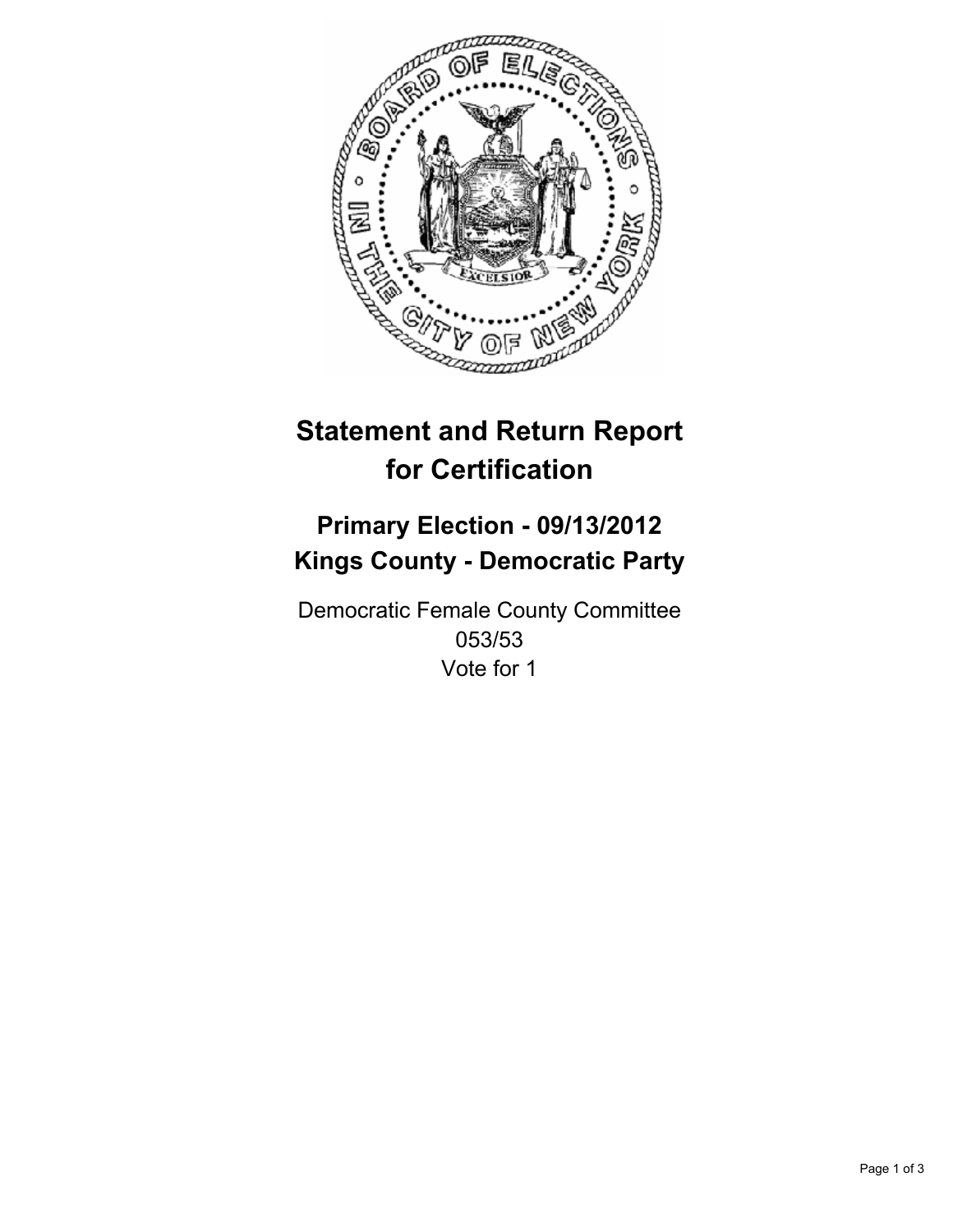

### **Assembly District 53**

| PUBLIC COUNTER                                           | 22 |
|----------------------------------------------------------|----|
| <b>EMERGENCY</b>                                         | 0  |
| ABSENTEE/MILITARY                                        |    |
| <b>FEDERAL</b>                                           | 0  |
| SPECIAL PRESIDENTIAL                                     | 0  |
| <b>AFFIDAVIT</b>                                         |    |
| <b>Total Ballots</b>                                     | 24 |
| Less - Inapplicable Federal/Special Presidential Ballots | 0  |
| <b>Total Applicable Ballots</b>                          | 24 |
| ANUSUYA CHATTERJEE                                       | 8  |
| ELDIA COLLADO                                            | 8  |
| <b>Total Votes</b>                                       | 16 |
| Unrecorded                                               | 8  |